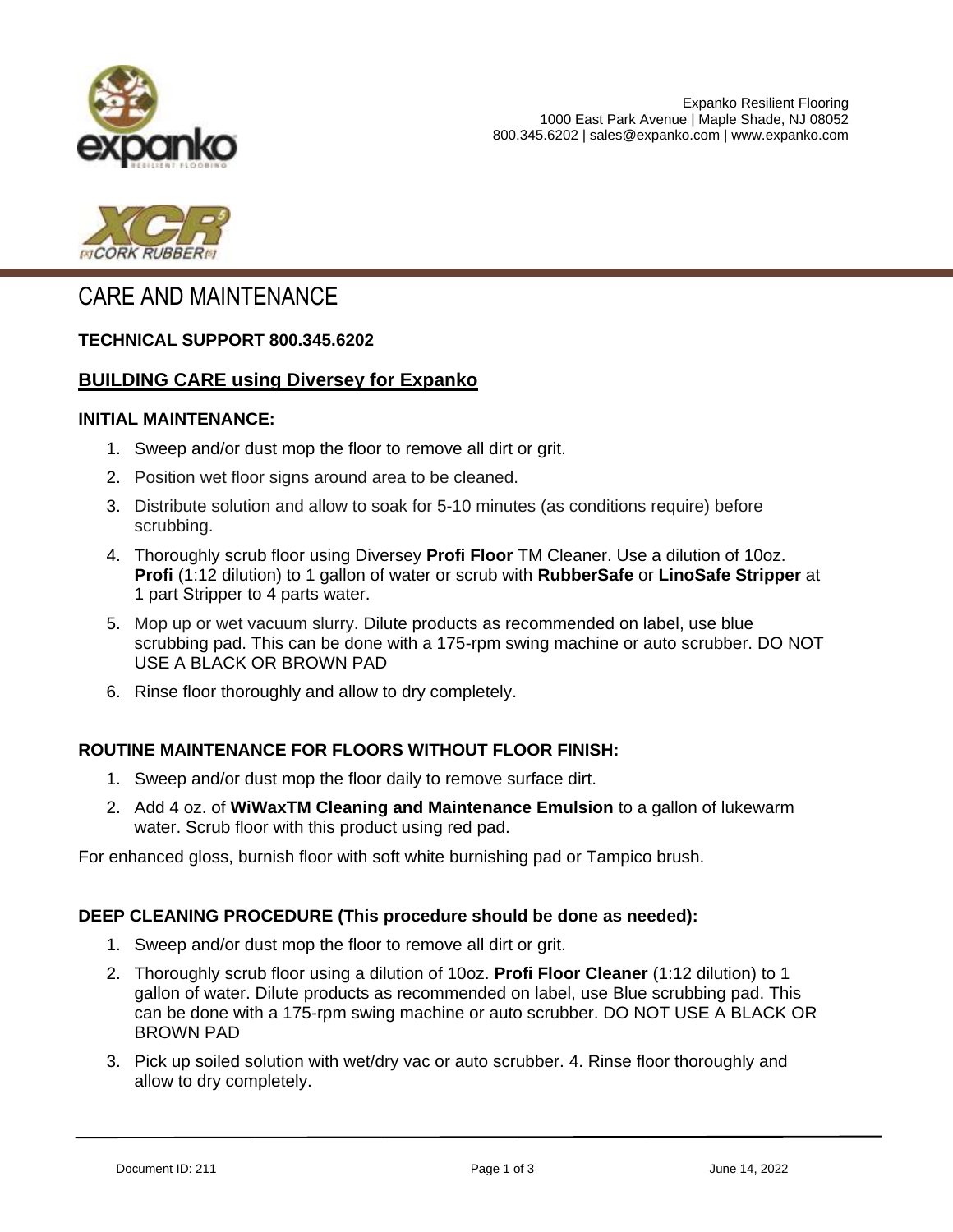## **BUILDING CARE using Diversey for Expanko XCR5: Facilities Choosing to Use Floors Finish to Protect the Floor**

### **INITIAL MAINTENANCE:**

- 1. Sweep and/or dust mop the floor to remove all dirt or grit. Remove any adhesive residue at this time.
- 2. Position wet floor signs around area to be cleaned.
- 3. Distribute solution and allow to soak for 5-10 minutes (as conditions require) before scrubbing.
- 4. Thoroughly scrub floor using Diversey **Profi Floor** TM Cleaner. Use a dilution of 10oz. **Profi** (1:12 dilution) to 1 gallon of water or scrub with **RubberSafe** or **LinoSafe Stripper** at 1 part Stripper to 4 parts water.
- 5. Mop up or wet vacuum slurry. Dilute products as recommended on label, use blue scrubbing pad. This can be done with a 175-rpm swing machine or auto scrubber. DO NOT USE A BLACK OR BROWN PAD
- 6. Rinse floor thoroughly and allow to dry completely. Apply 2-3 coats of the recommended Diversey floor finish (allow proper drying time between coats)

### **FLOOR FINISH OPTIONS:**

- Matte Shine **Carefree® Matte** (NOTE: Matte finishes may appear hazy on dark flooring)
- For Higher Shine **Carefree® OR**
- **Over & Under Sealer** (2 coats), followed by Diversey floor finish of choice (Vectra**™**, **Fresco Max™)** depending on maintenance and desired gloss level.

### **(Allow proper drying time between coats as instructed on label)**

**Note: Floors will be slippery when wet or contaminated with foreign materials. Promptly clean up spills and foreign materials.**

### **ROUTINE MAINTENANCE:**

- 1. Sweep and/or dust mop the floor daily to remove surface dirt.
- 2. Damp mop or auto scrub using appropriate Diversey cleaner according to label I instructions. Use red pad for daily maintenance.

Note: The following cleaners may be used: **StrideTM, Revive Plus SCTM, and GP ForwardTM.**  Note: Do not buff or burnish **Carefree Matte®** floor finish.